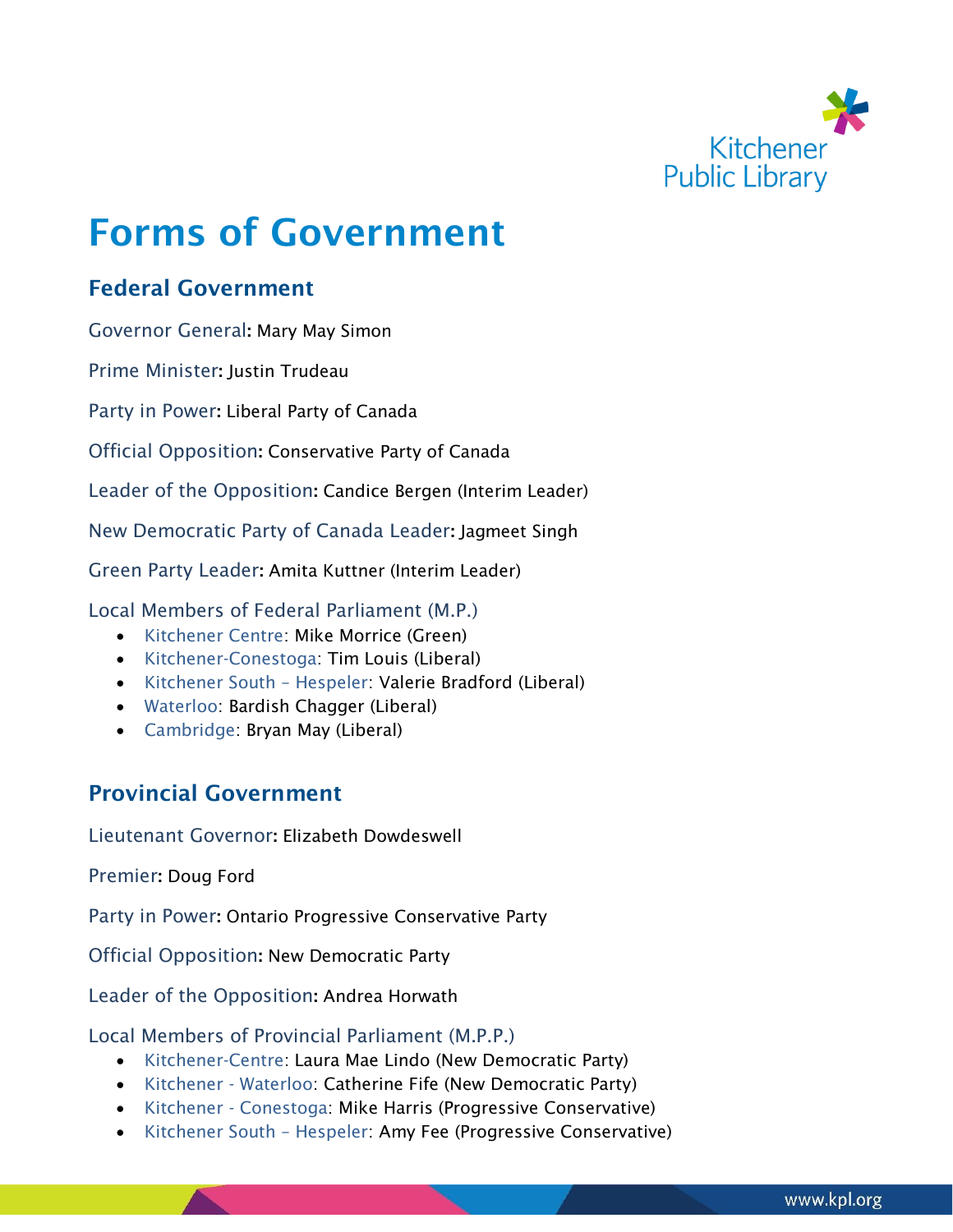• Cambridge: Belinda Karahalios (New Blue Party of Ontario)

## Municipal Government

Kitchener Mayor: Berry Vrbanovic Waterloo Mayor: Dave Jaworsky

Cambridge Mayor: Kathryn McGarry

## Local Electoral Districts

[Kitchener Centre](http://www.elections.ca/Scripts/vis/EDInfo?L=e&ED=35045&EV=99&EV_TYPE=6&PROV=ON&PROVID=35&QID=-1&PAGEID=21)

Kitchener – [Conestoga](http://www.elections.ca/Scripts/vis/Map?L=e&ED=35046&EV=99&EV_TYPE=6&PROV=ON&PROVID=35&QID=-1&PAGEID=27)

[Kitchener South](http://www.elections.ca/Scripts/vis/Map?L=e&ED=35047&EV=99&EV_TYPE=6&PROV=ON&PROVID=35&QID=-1&PAGEID=27) – Hespeler (new district)

**[Cambridge](http://www.elections.ca/Scripts/vis/Map?L=e&ED=35016&EV=99&EV_TYPE=6&PROV=ON&PROVID=35&QID=-1&PAGEID=27)** 

[Waterloo](http://www.elections.ca/Scripts/vis/Map?L=e&ED=35112&EV=99&EV_TYPE=6&PROV=ON&PROVID=35&QID=-1&PAGEID=27)

To find your district, visit the **Elections Canada website** and search by postal code.

## Municipal Election Results, 2018

## Kitchener City Council

- Mayor: Berry Vrbanovic
- City Councillors Ward 1: Scott Davey Ward 2: Dave Schnider Ward 3: John Gazzola Ward 4: Christine Michaud Ward 5: Kelly Galloway-Sealock Ward 6: Paul Singh Ward 7: Bil Ioannidis Ward 8: Margaret Johnston Ward 9: Debbie Chapman Ward 10: Sarah Marsh

## Municipal Election Results, 2018 (continued)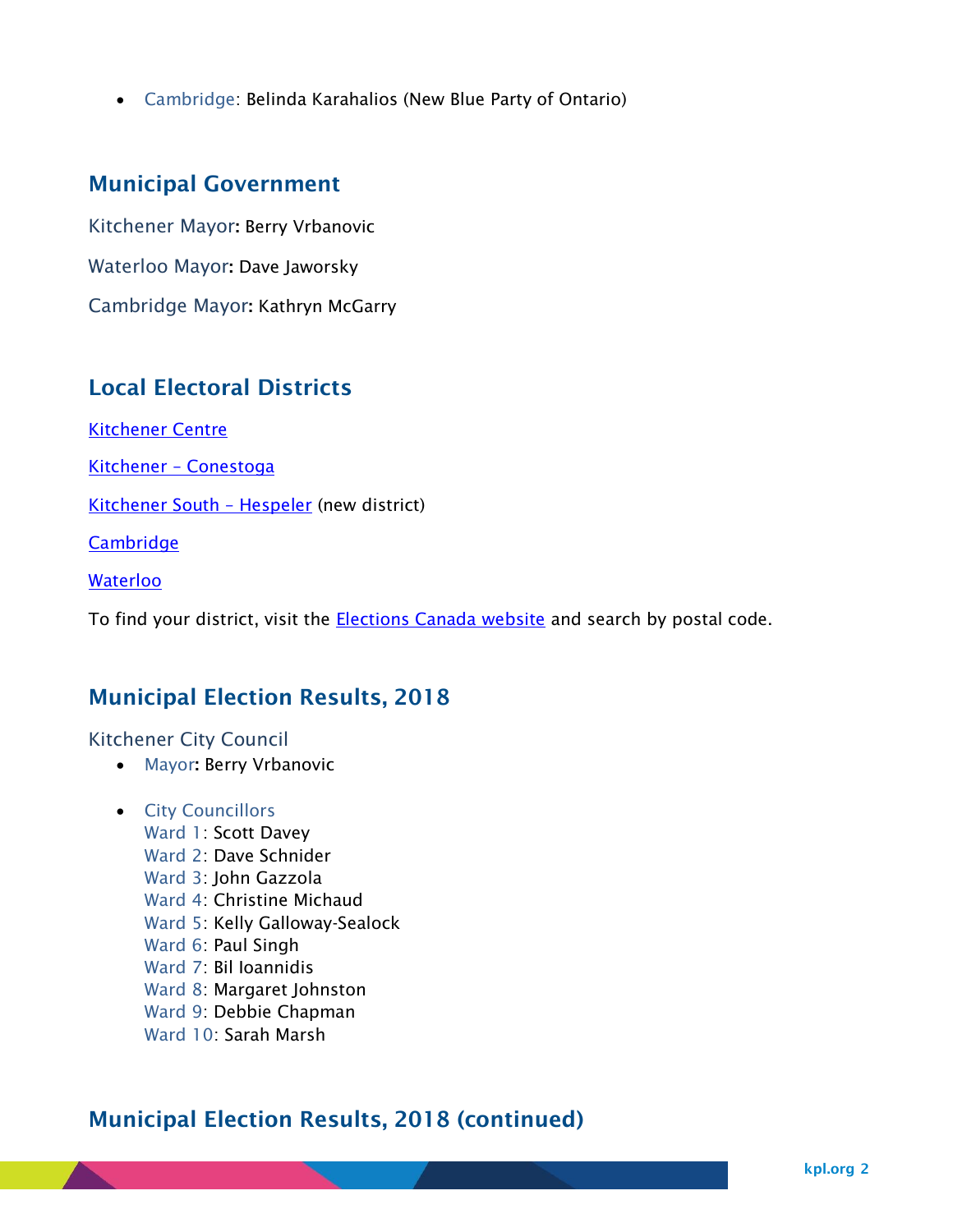### Waterloo City Council

• Mayor: Dave Jaworsky

#### • City Councillors

Ward 1: Sandra Hanmer

- Ward 2: Royce Bodaly
- Ward 3: Angela Vieth
- Ward 4: Diane Lynn Freeman

Ward 5: Jen Vasic

Ward 6: Jeff Henry

Ward 7: Tenille Bonoguore

#### Cambridge City Council

• Mayor: Kathryn McGarry

# • City Councillors

- Ward 1: Donna Reid
- Ward 2: Mike Devine
- Ward 3: Mike Mann
- Ward 4: Jan Liggett
- Ward 5: Pam Wolf
- Ward 6: Shannon Adshade
- Ward 7: Scott Hamilton
- Ward 8: Nicholas Ermeta

## North Dumfries Township

- Mayor: Sue Foxton
- Councillors Ward 1: Rodney Rolleman Ward 2: Derrick Ostner Ward 3: Margaret McCreery Ward 4: Pamela Gillespie

## Wellesley Township

- Mayor: Joe Nowak
- City Councillors Ward 1: Shelley Wagner Ward 2: Herb Neher

# Municipal Election Results, 2018 (continued)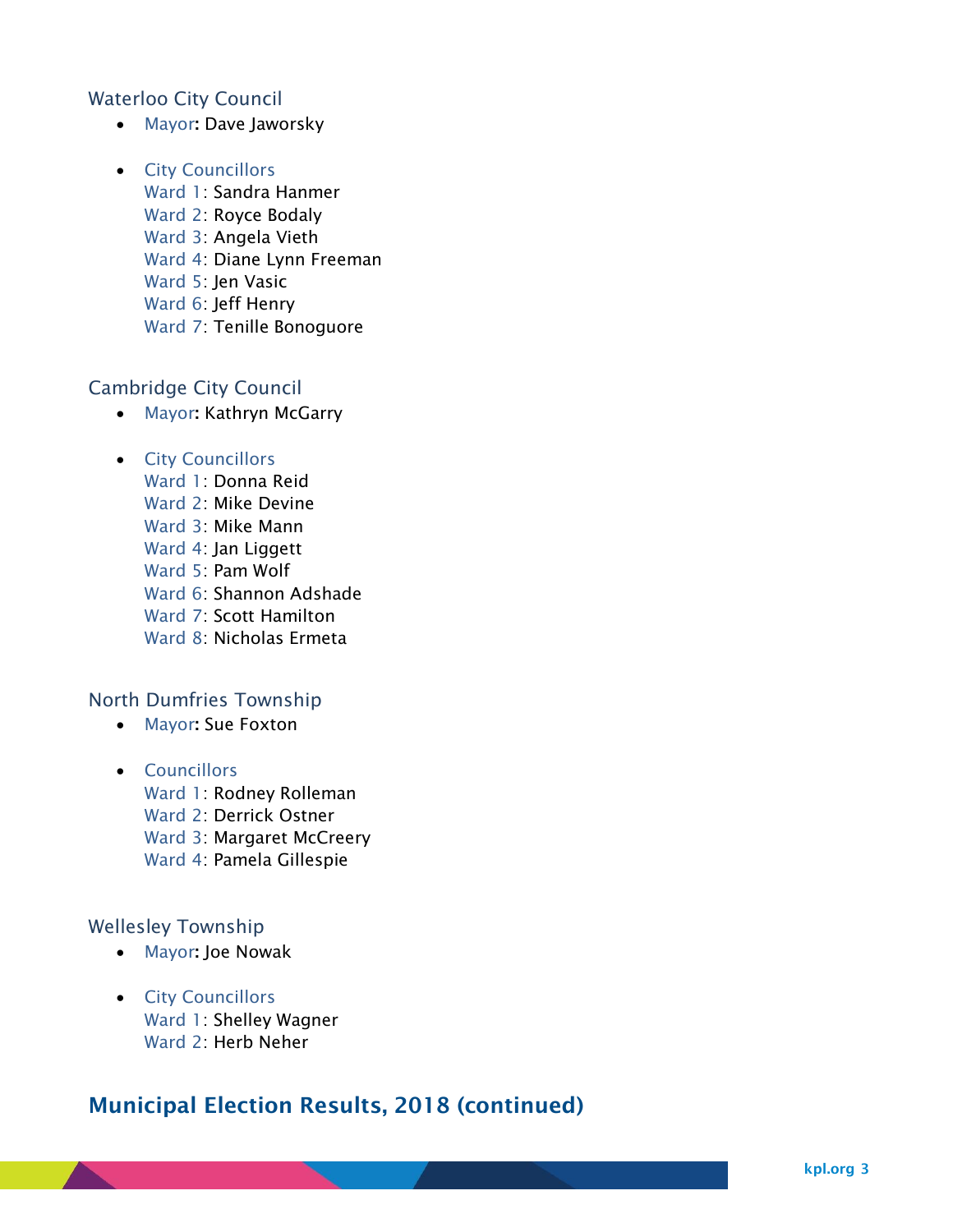Ward 3: Peter van der Mass Ward 4: Carl Smit

#### Wilmot Township

- Mayor: Les Armstrong
- City Councillors
	- Ward 1: Angie Hallman
	- Ward 2: Cheryl Gordijk
	- Ward 3: Barry Fisher
	- Ward 4: Jeff Gerber
	- Ward 4: Jennifer Pfenning

### Woolwich Township

- Mayor: Sandy Shantz
- Councillors
	- Ward 1: Scott McMillan
	- Ward 1: Patrick Merlihan
	- Ward 2: Fred Redekop
	- Ward 3: Murray Martin
	- Ward 3: Larry Shantz

#### Waterloo Regional Council

• Regional Chair: Karen Redman

## • Regional Councillors

Sue Foxton (North Dumfries Twp Mayor) Joe Nowak (Wellesley Twp Mayor) Les Armstrong (Wilmot Twp Mayor) Sandy Shantz (Woolwich Twp Mayor) Kathryn McGarry (Cambridge Mayor) Barry Vrbanovic (Kitchener Mayor) Dave Jaworksy (Waterloo Mayor) Tom Galloway (Kitchener) Elizabeth Clarke (Kitchener) Michael D. Harris (Kitchener) Geoff Lorentz (Kitchener)

## Municipal Election Results, 2018 (continued)